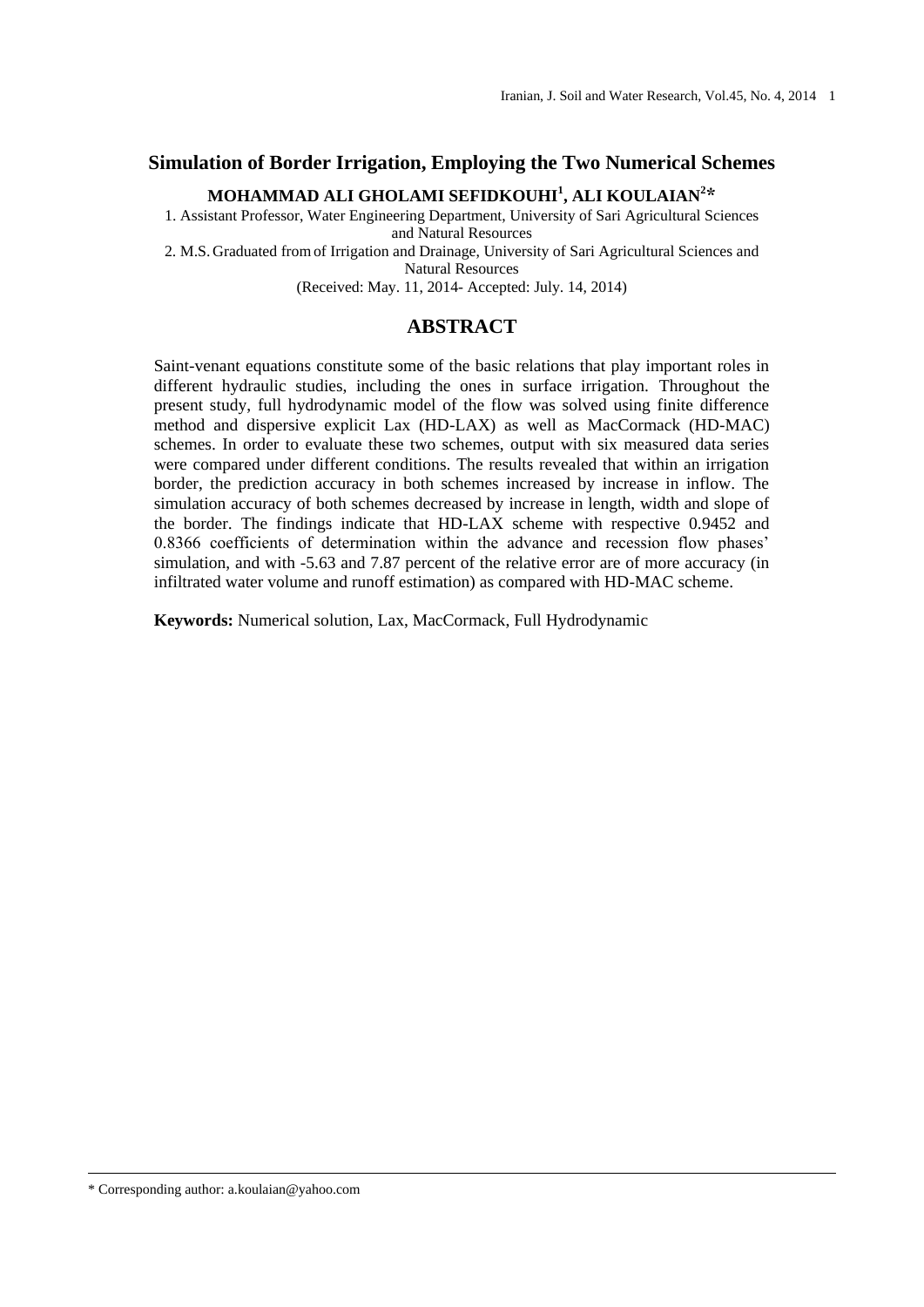## **Improving Crop Yield Estimation through SWAP Model Using Satellite Data**

**ALIREZA BADIEHNESHIN<sup>1</sup> , HAMIDEH NOORY<sup>2</sup> \*, AND MAJID VAZIFEDOUST<sup>3</sup>**

1. Master science of irrigation and drainage , Department of Irrigation and Reclamation Eng., College of Agriculture and Natural Resources, University of Tehran

2. Assistance professor, Department of Irrigation and Reclamation Eng., College of Agriculture and Natural Resources, University of Tehran,

3. Assistance professor, Water Engineering Department, University of Guilan (Received: Apr. 9, 2014- Accepted: July. 15, 2014)

#### **ABSTRACT**

Updating the satellite data in crop growth models is a useful technique to estimate the crop yield on some large scale farms. Throughout the present study, the improvement of SWAP model simulation was investigated using this technique for crop yield estimation. The study was conducted during 2012 growing season at some three center- pivot farms, covered by fodder maize and sugar beet as the main crops in Qazvin Irrigation Network. SWAP model was run by two methods, namely through either non-updated or updated satellite Leaf Area Index (LAI) data. Results indicated that sugar beet and fodder maize yields estimated through updated SWAP model were improved by about 13.7 and 14.5 (%) in absolute percent error while they amounted to 3.321 and 1.621 (ton/ha) in RMSE. The obtained results indicated that the LAI assimilation technique (using satellite data) can greatly reduce errors related to model input parameters. It can reduce the uncertainty as well as estimate fairly accurately the crop yield in a large area and on any individual farm.

**Keywords:** Fodder maize, Leaf Area Index, Remote sensing, Sugar beet, *SWAP* model.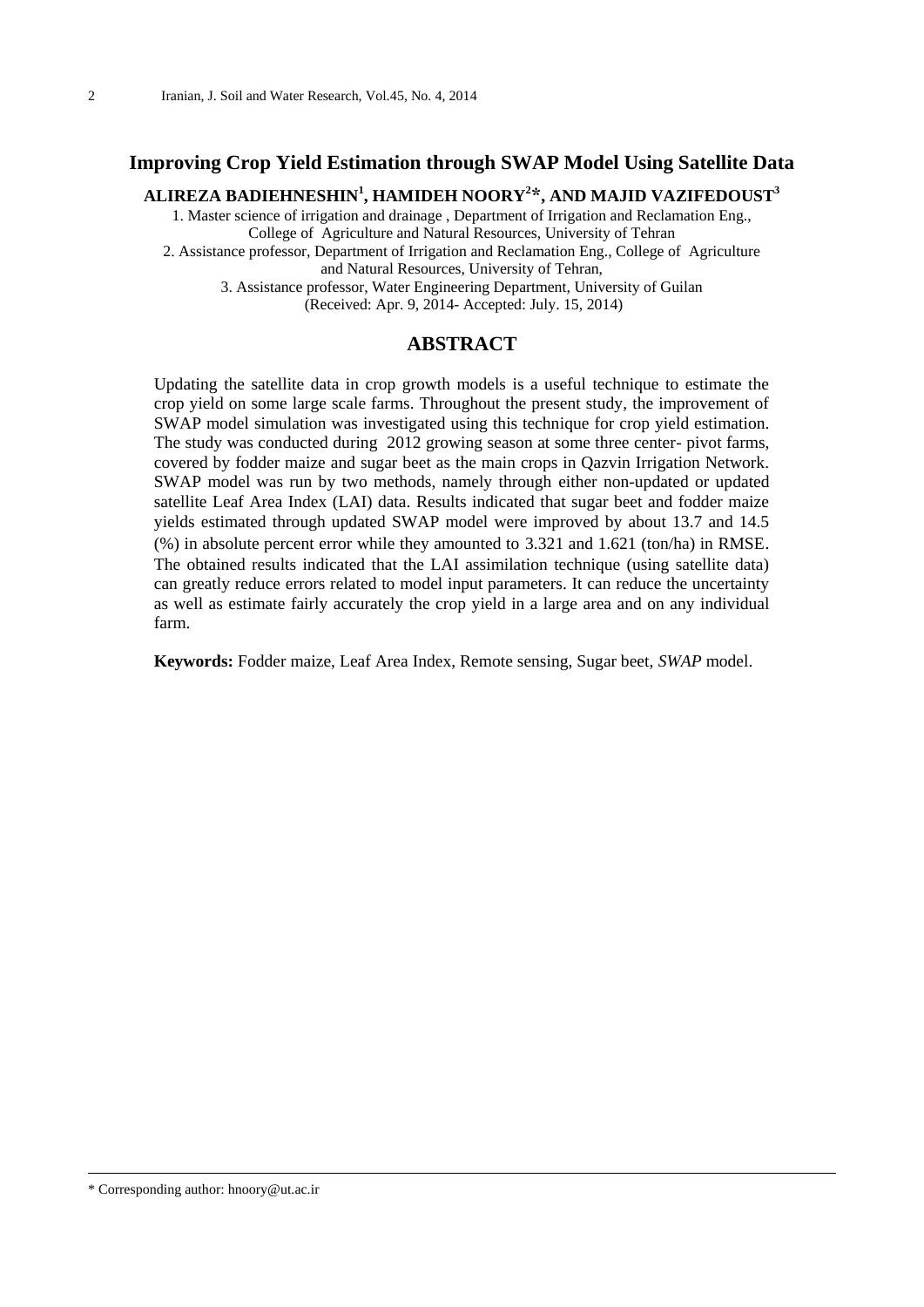# **Design of Groundwater Level Monitoring Network, Using the Model of Least Squares Support Vector Machine (LS-SVM)**

## **ELHAM REZAEI**<sup>1</sup> **\*, ABBAS KHASHEI- SIUKI<sup>2</sup> , ALI SHAHIDI<sup>3</sup>**

1, Ms.C student of water resources management, University of Birjand.

2. Assistant Professor of Water Engineering Department., University of Birjand.

3. Assistant Professor of Water Engineering Department., University of Birjand.

(Received: Oct. 1, 2013-Accepted: July.5, 2014)

### **ABSTRACT**

The present study presents a methodology for the design of long-term groundwater head monitoring networks to reduce spatial redundancy in which the additional wells if not sampled, the error related to groundwater level estimation would be negligible. This method is based on Support Vector Machine, and founded upon the statistical learning theory. Throughout the study, some 63 quantitative data, observation wells as well as meteorological parameters (precipitation and evaporation) of Ramhormoz plain (in a 7 year period) were employed to evaluate the performance of Least Squares Support Vector Machine model (LS-SVM) in the groundwater observation well network design concept. Different combinations of parameters affecting the ground water level were assessed using the model LS-SVM. The optimal combination of LSSVM model with RBF Kernel function carries such performance parameters as R2=0.9992, MAE=0.3405. Then, using Function Approximation Optimum, a number of 42 observation wells were pinpointed to apply the appropriate spatial monitoring in the plain of RAMHORMOZ.

**Keywords:** Monitoring points, Function approximation, RAMHORMOZ Plain, Groundwater modelling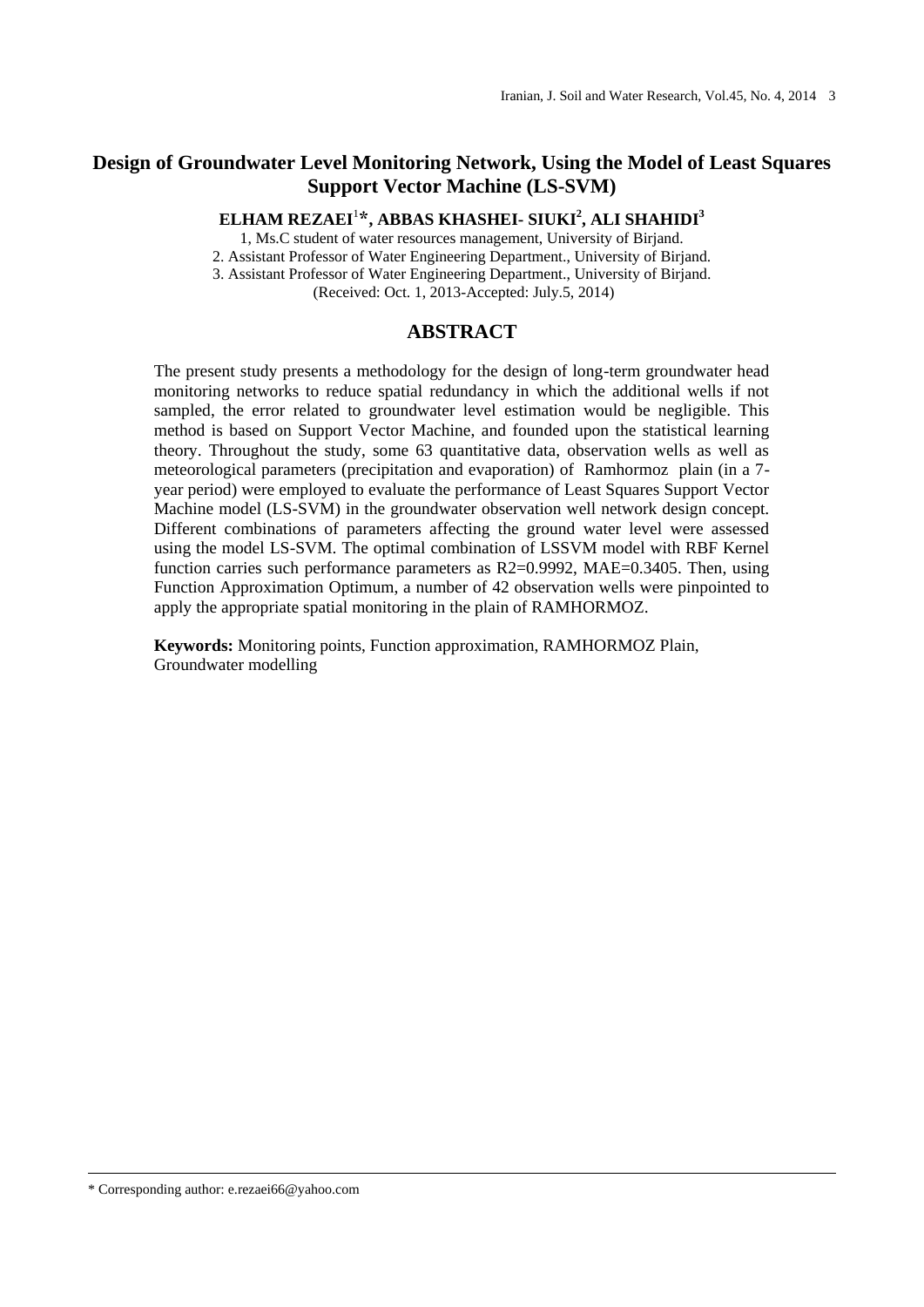## **Use of Multi-Conditional Functions in the Field of Reservoir Management and under Climate Change**

#### **PARISA-SADAT ASHOFTEH<sup>1</sup> \*, OMID BOZORG HADDAD<sup>2</sup>**

1. Ph.D. Candidate, Department of Irrigation & Reclamation, Faculty of Agricultural Engineering & Technology, College of Agriculture & Natural Resources, University of Tehran, Karaj, Tehran, Iran.

2. Associate Professor, Department of Irrigation & Reclamation, Faculty of Agricultural Engineering & Technology, College of Agriculture & Natural Resources, University of Tehran, Karaj, Tehran, Iran

(Received: Apr. 5, 2014- Accepted: Aug. 18, 2014)

### **ABSTRACT**

Mathematical multi-conditional functions are of many applications in the field of water resources management. Throughout the present Study, the Logical Genetic Programming (LGP) rule (along with an integration of these functions) is employed to derive reservoir hedging rule in the operating intervals of the baseline and climate change. The most appropriate values of release in the entire interval are extracted as based on the available water. The objective function is to minimize Long-term Shortage Ratio (*LSR*). The results obtained from the extraction of hedging rule in the supply of demand rationing rule by LGP are compared with the Traditional Genetic Programming (TGP) results for the baseline and climate change conditions using efficiency indices. The results show as based on the employed LGP approach and under conditions of climate change, relative to baseline indices, the reliability would decrease (34%), vulnerability increase (37%) and while resiliency being decreased (29%). Also, based on TGP and in the same situation the indices of reliability, vulnerability and resiliency would respectively, decrease (25%), increase (15%) and decrease (14%).

**Keywords:** Multi-Conditional Function, Operating Rule of Reservoir, Efficiency Indices, Climate Change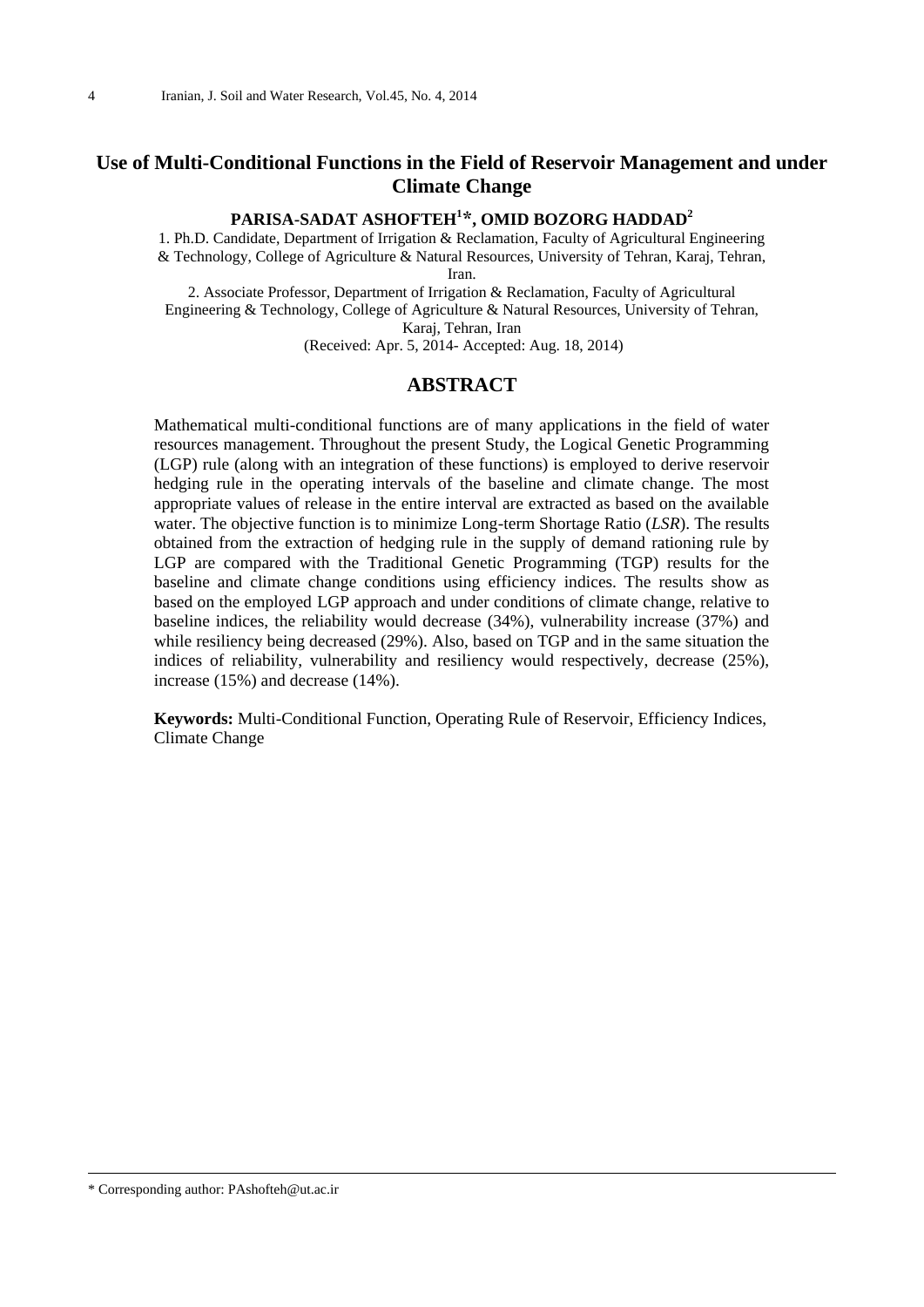# **Effect of Surface vs. Subsurface Drip Irrigation on Yield of Damask Rose under**

**Different Irrigation Regimes**

**ASMA MOGHBELI MEHNI DAREROODI<sup>1</sup> , MASOOMEH DELBARI<sup>2</sup> \* AND NADER KOOHI<sup>3</sup>**

1. Graduate Ms.C. Student, Department of Water Engineering, Faculty of Water and Soil, University of Zabol

2. Associate Professor, Department of Water Engineering, Faculty of Water and Soil, University of Zabol

3. Scientific Staff, Technical and Engineering Section, Research Center for Agriculture and Natural Resources, Kerman Province (Received: Apr. 23, 2014- Accepted: Aug. 31, 2014)

### **ABSTRACT**

The effect of two irrigation systems (surface vs. subsurface drip irrigation) on yield, irrigation water use efficiency and percentage of essential oil in *Rosa damascene* under three levels of irrigating water (100, 70 and 40 % of potential evapotranspiration) has been investigated. The experiment was performed as a split plots design based on randomized complete blocks of three replications at the Research Center of Agriculture and Natural Resources, Kerman Province (Joopar Research Station) during 2012 to 2013. Results indicated that the yield, irrigation water use efficiency and percentage of the rose's essential oil did not significantly differ for the two types of irrigation systems. The treatment 100% of potential evapotranspiration yielded the highest flower (2716.93 kg/ha). The highest irrigation water use efficiency  $(2.14 \text{ kg/(ha.m}^3))$  was found for the 40% potential evapotranspiration treatment. Moreover, the highest percentage of the flower's essential oil was recorded for the treatment of 70% potential evapotranspiration.

**Keywords:** Deficit irrigation, Drip irrigation, Percentage of essential oil, *Rosa damascene*, Irrigation water use efficiency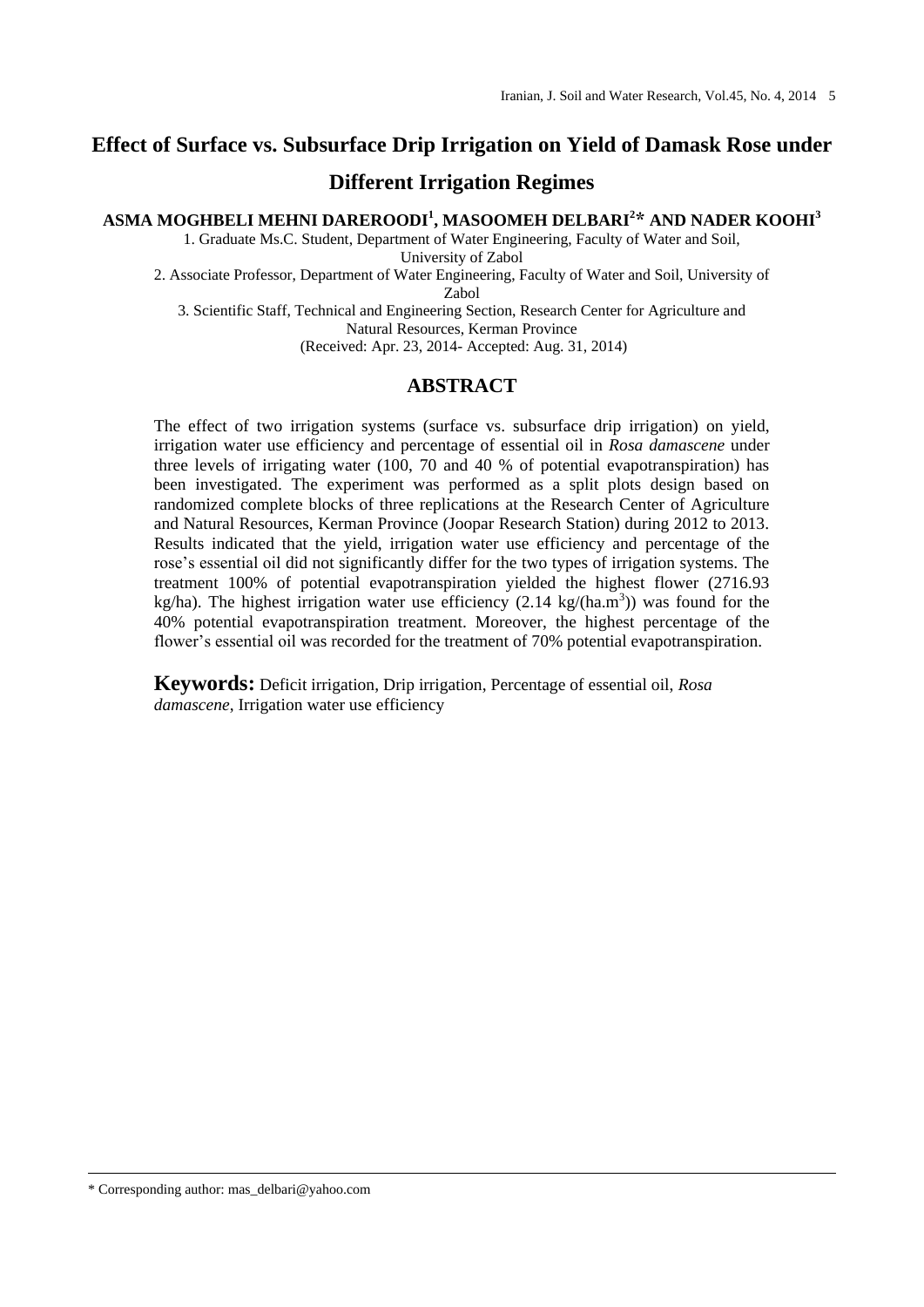### **An Experimental Investigation of Non-Darcy Flow in Granular Porous Materials**

**MOHAMMAD BAGHER SALAHI<sup>1</sup> , MOHAMMAD SEDGHI-ASL<sup>2</sup> \*, MANSOOR PARVIZI<sup>3</sup>**

1. MA student in Geotechnics, Yasouj University

2. Assistant professor, Faculty of Agriculture, Department of Soil Science, Yasouj University 3. Assistant professor, Faculty of Engineering, Department of Civil Engineering, Yasouj

University

(Received:June. 27, 2014- Accepted: Aug. 30, 2014)

### **ABSTRACT**

Use of large grained gravel is increasing in hydraulic structures due to their specific features as regards filtration, canal covers, stilling basins, rockfill dams, etc. Flow behavior in high porosity media and as well in rockfill dams is very complex due to the existence of large pore size and consequently turbulence in the flow. Given the importance of flow within the rockfill materials, an investigation of the characteristics of this type of flow is indispensable. Considering the widespread use of large grained materials in civil projects, scrutinizing the flow properties in these materials and obtaining their hydraulic parameters is important as for non-Darcy flow studies. In order to study the flow behavior in grained materials, a constant-head permeameter was designed built. Experiments were carried out on three types of gravel grains with average diameters of 8.69, 13.08, and 16.62 mm. During the course of experiments, the outlet discharge, upstream and downstream heads as well as a measurement of the pressure drop (difference between water levels in upstream and downstream tanks), were recorded and their characteristics studied. The laboratory results indicate that the relationship between flow velocity and gradient is non-linear, following non-Darcy's law. The evaluation of results using goodness of fit criteria and their comparison with Kadlec and Knight (1996) and as well Ergun (1952) relations show that the Kadlec and Knight (1996) relation is of a higher reliability than latter. Variation of Reynolds number versus friction factor shows that the more the diameter of materials, the lower the abrasion factor and the higher the Reynolds number. The friction factor in higher Reynolds numbers decreases so that it is independent of the grain diameter and of Reynolds' number. The low pressure equations and relations obtained in this study can be used for calculation of water surface profile through dams and rock drains.

**Keywords**: constant head, flow characteristics, prmeameter device, large-grained materials.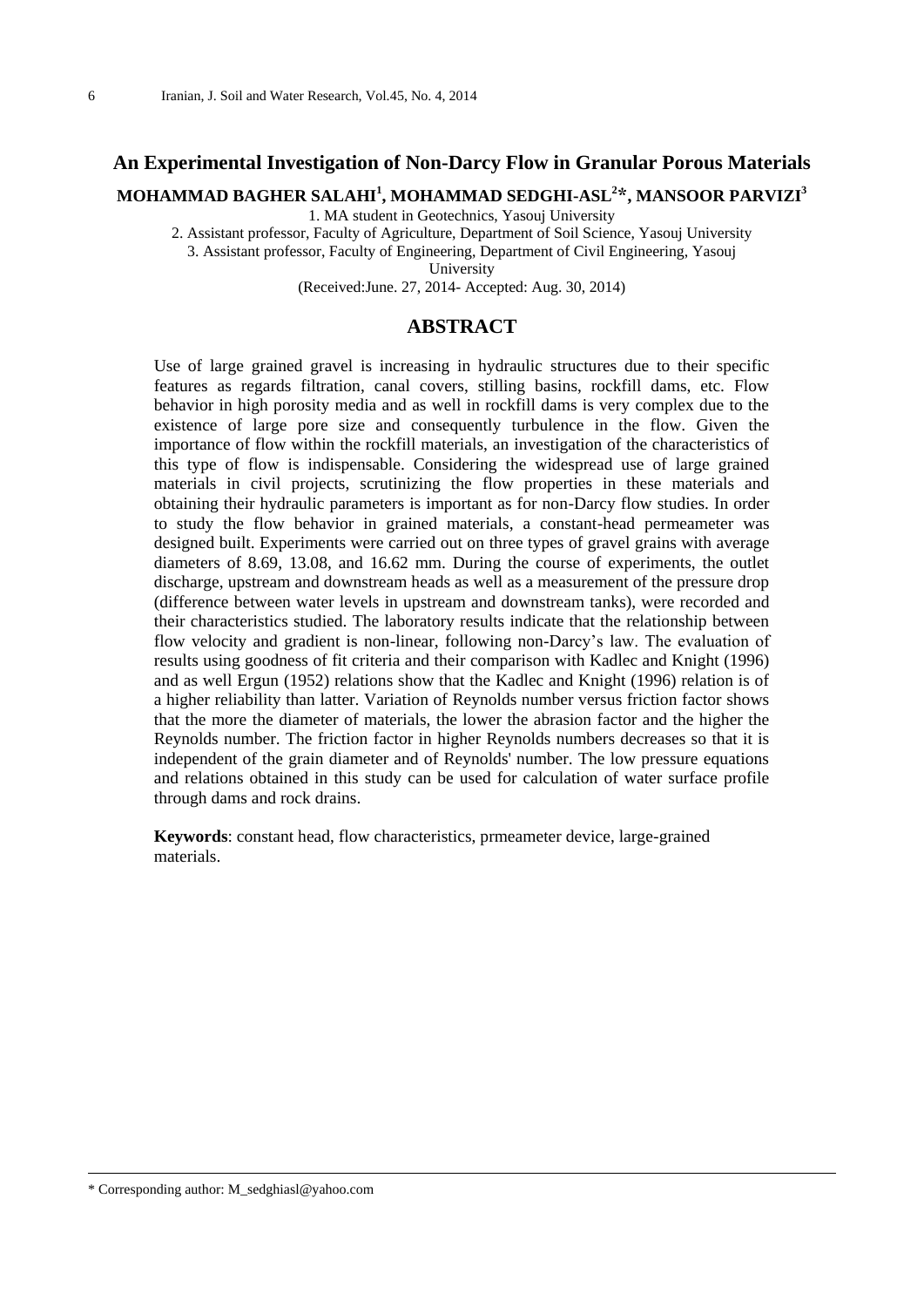## **An Evaluation of M5 Model Tree vs. Artificial Neural Network for Estimating Mean Air Temperature as Based on Land Surface Temperature Data by MODIS-Terra Sensor**

**SAEED EMAMIFAR<sup>1</sup> , ALI RAHIMIKHOOB<sup>2</sup> \*, ALI AKBAR NOROOZI<sup>3</sup>**

1. Former Graduate Student of Irrigation and Drainage Engineering Department, Aburaihan Campus, University of Tehran, Tehran, Iran

2.Associate Professor of Irrigation and Drainage Engineering Department, Aburaihan Campus, University of Tehran, Tehran, Iran

3. Assistant Professor of Soil Conservation & Watershed Management Research Center, Tehran, Iran

(Received: Apr. 23, 2014- Accepted: Sep. 8, 2014)

### **ABSTRACT**

The use of satellite data in an estimation of air temperature (Ta) near the earth's surface has turned into an effective way for a large area of high spatial and temporal resolution. Throughout the present study, Artificial Neural Network (ANN) as well as M5 model tree were employed to estimate Ta in Khuzestan Province (South West of Iran), using satellite remotely sensed land surface temperature (Ts) data acquired through the MODIS-Terra sensor. The input variables for the models consisted of the daytime and nighttime MODIS Ts as well as extraterrestrial solar radiation. A total of 365 images of MOD11A1 Ts product for the year 2007, covering the area under study were collected from the Land Processes Distributed Active Archive Center (LP DAAC). The results indicated that coefficient of determination  $(R^2)$  for both models exceeded 0.96. However, ANN model estimations of air temperature were more accurate than RMSE with the respective  $\mathbb{R}^2$  values of 1.7 and 0.97 °C.

**Keywords**: Air temperature, Artificial neural network, Land surface temperature, MODIS sensor, M5 model tree.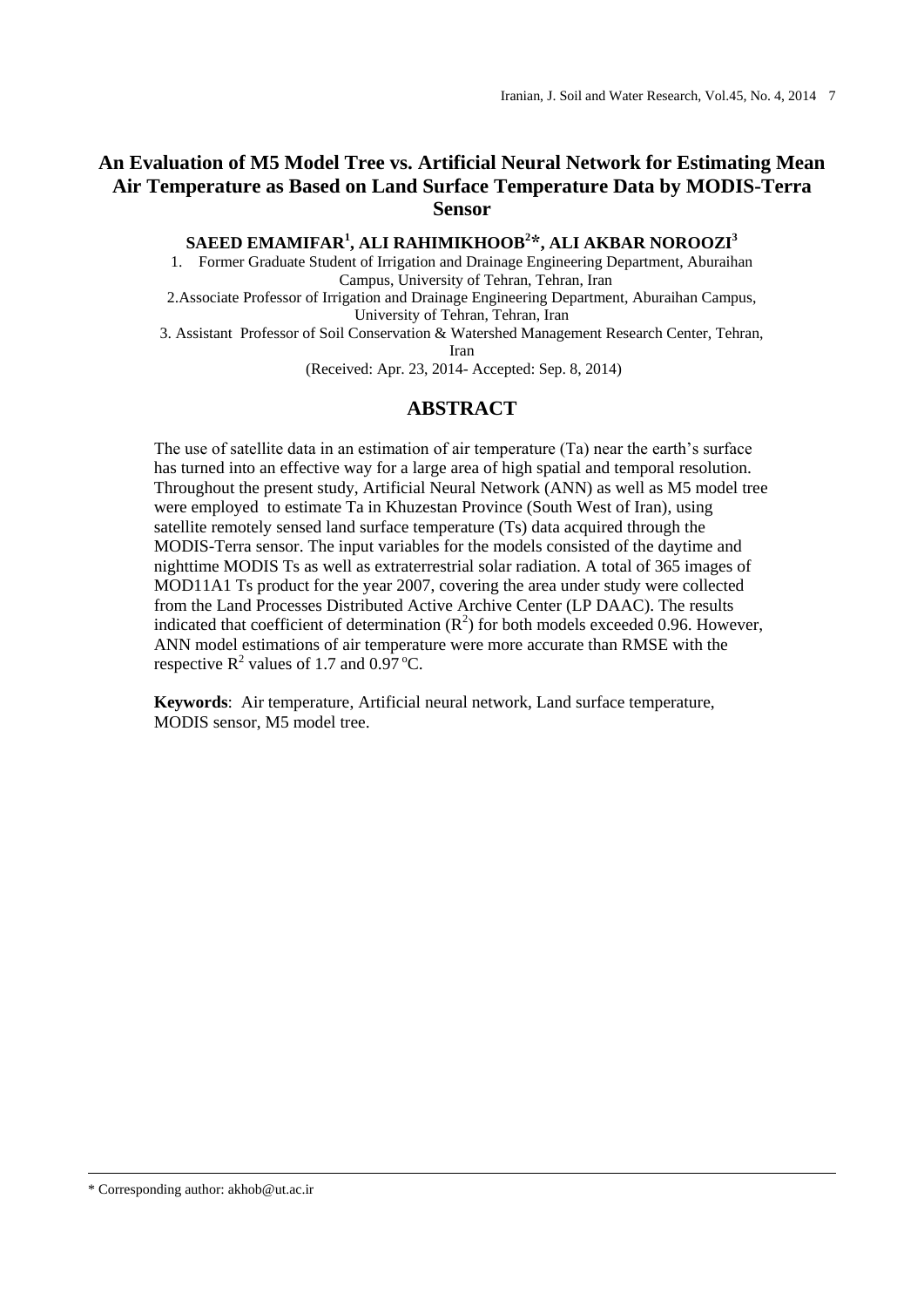## **Evaluation of the AquaCrop and CERES-Maize Models in Assessment of Soil Water Balance and Maize Yield**

#### **GHAZALEH ZIAII<sup>1</sup> , HOSSEIN BABAZADEH<sup>2</sup> \*, FARIBORZ ABBASI<sup>3</sup> , FERIDON KAVEH<sup>4</sup>**

1. M.Sc. Graduated, Water Eng. Dept., Science and Research Branch, Islamic Azad University, Tehran, Iran

2. Assistant Professor, Water Eng. Dept., Science and Research Branch, Islamic Azad University, Tehran, Iran

3. Research Professor, Agricultural Engineering Research Institute, Karaz, Iran

4. Associated Professor, Water Eng. Dept., Science and Research Branch, Islamic Azad

University, Tehran, Iran

(Received: Feb. 24, 2014- Accepted: Sep. 8, 2014)

### **ABSTRACT**

Importance of fresh water in agriculture along with the essential demand of the growing population for food, indicates an extreme necessity of the optimum use of water. To this end, plant growth simulation models have been introduced in agricultural sciences to reach maximum yields in varying climates. Variations in the of developed models cause difficulties for the unprofessional users. The AquaCrop model, which is developed by FAO is one of the plant growth simulation models which tries to improve the facility of the model by reducing the number of input data. Throughout the present study, the AquaCrop model was calibrated and validated for maize in Karaj region by due attention to soil water balance. Moreover, the results were compared with CERES-Maize as a specific maize growth simulation model. The results indicated an appropriate function of both models in predicting yield and as well in soil water balance parameters. The figures 85-94 constituted the index of agreement for the AquaCrop model in soil water simulation as compared with the figures within 58-64 for CERES-Maize model. RMSE figures in yield simulation for the AquaCrop model stood within 40-20%, although for CERES-Maize they varied from 20 to 80%. Finally, and as regards the accuracy of the AquaCrop model, it is a recommendable one to farmers, and to planners in Karaj region.

**Keywords:** AquaCrop; CERES-Maize; soil water balance; maize yield;

\* Corresponding author: h\_babazadeh@srbiau.ac.ir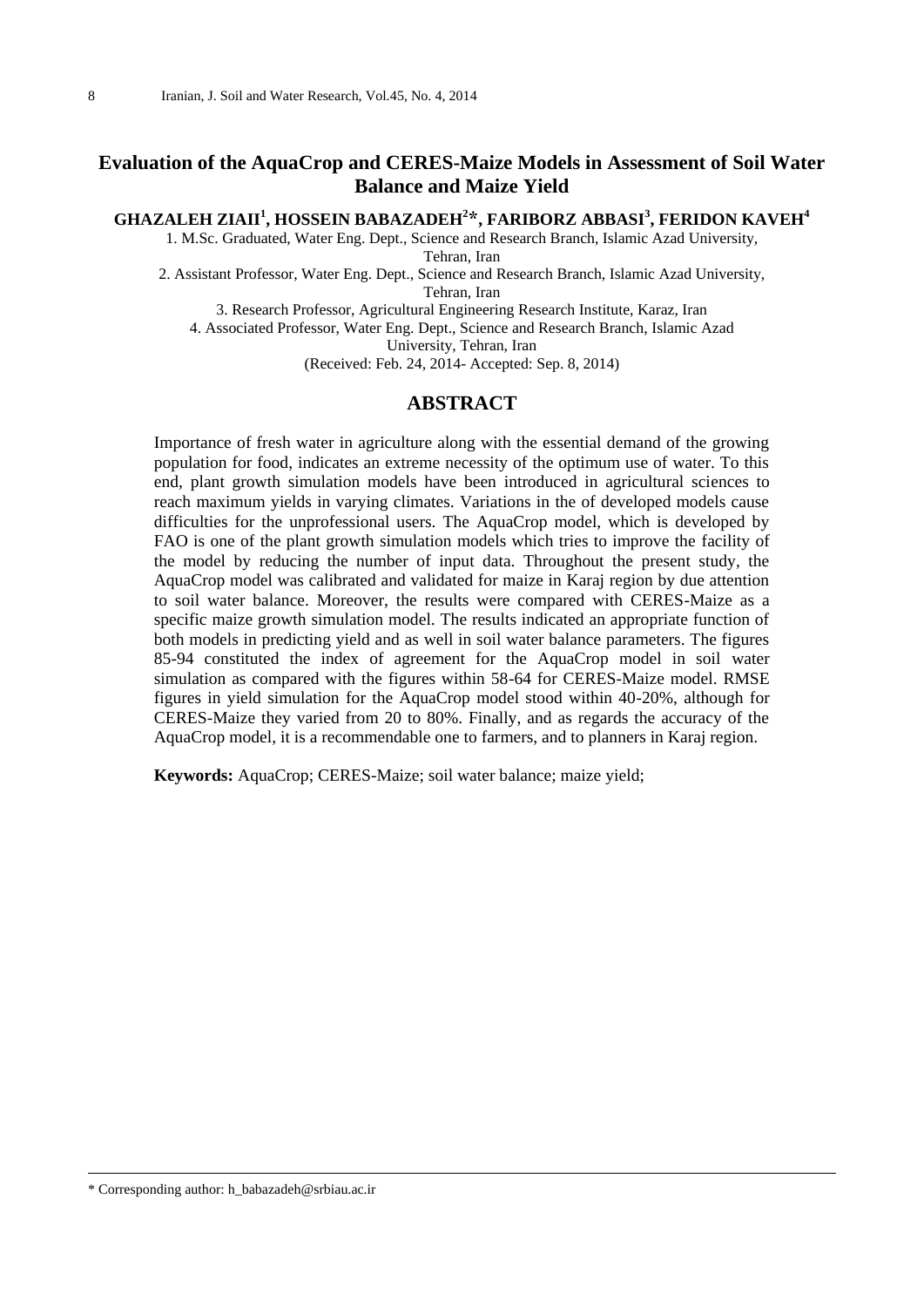## **The Role of Qazvin Central Marsh Interceptor Drain in Controlling Shallow Groundwater Salinity**

#### **ABBAS SOTOODEHNIA<sup>1</sup> \*, MOHADESE JAFARI<sup>2</sup> , PEYMAN DANESHKAR ARASTEH<sup>3</sup>**

1.Assistant professor, Faculty of Engineering and Technology, Imam Khomeini International University,

2. M.Sc. graduate, Faculty of Engineering and Technology, Imam Khomeini International University.

3Assistant professor, Faculty of Engineering and Technology, Imam Khomeini International University.

(Received: Apr. 19, 2014- Accepted: Sep. 20, 2014)

### **ABSTRACT**

Qazvin salt marsh open interceptor drain has been designed and implemented to either prevent or reduce the risk of salinity expansion to its upstream fertile lands. This paper is intended to assess results of the data gathered from the monitoring system around the drain. To monitor the effect of the drain on water table level and on the shallow groundwater quality, 99 observation wells (in 9 sections perpendicular to the drain) were constructed. Water table levels were measured and samples taken on a monthly basis. Chemical analysis of the samples throughout the year showed chemical changes resulted from the existence of the drain. The drain performance was evaluated as positive since it resulted in a discharge of brine with a salinity of around  $200 \text{ dS.m}^{-1}$ . The results showed that the construction of inceptor drain stopped movement of saline water towards fresh water aquifer to some extent by increasing the groundwater hydraulic gradient as due to a lowered water table of about one meter. The subsurface water salinity decreased to an extent of 13.6 percent throughout the first year. Obviously the decrease was not observed as even in all the observation wells. The performance of the drain was finally evaluated as positive during the first year of its operation.

**Keywords:** Salt discharge, Interceptor drain, Observation borehole, Monitoring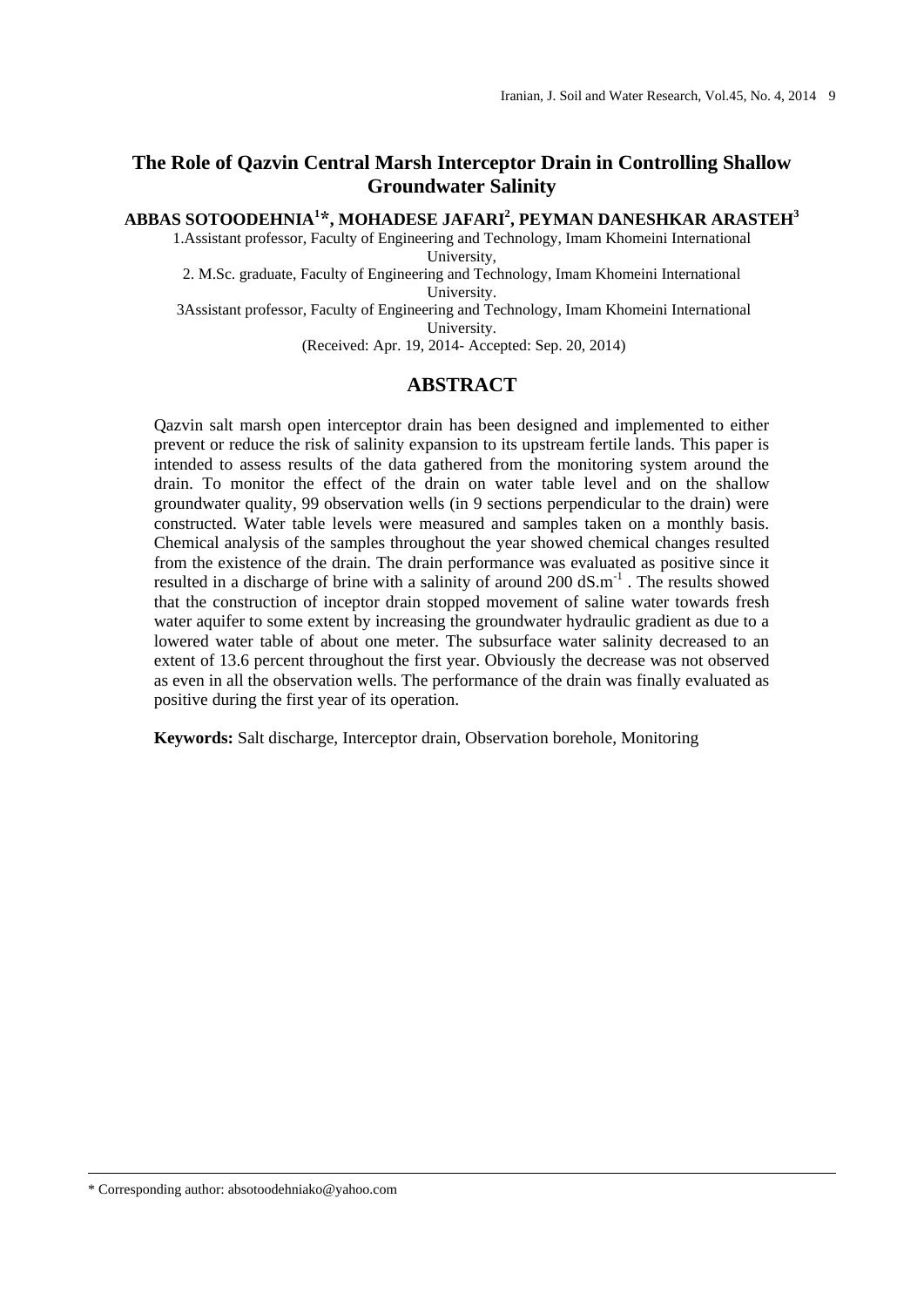## **An Evaluation of Water Volume Controller Emitter as Compared with the Conventional Emitters in Micro Irrigation Systems**

#### **SAEID ZAMANI <sup>1</sup> , JAVAD BEHMANESH <sup>2</sup> \*, KAMRAN ZEINALZADE<sup>3</sup>**

1. Ph. D. student, Faculty of Agriculture, Urmai University

2. Associate Professor, Faculty of Agriculture, Urmai University

3. Assistant Professor, Faculty of Agriculture, Urmai University

(Received: Jan. 5, 2014- Accepted: Sep. 21, 2014)

### **ABSTRACT**

Increasing water distribution uniformity in micro irrigation systems has been an important subject in applied researches. Despite considerable progress in emitters' construction, some research reports refer to their incapability in water distribution uniformity. In order to achieve greater uniformity in micro irrigation, it is necessary to manufacture emitters with low variation in manufacturing coefficient vs. high water uniformity distribution. Throughout the present research the performance of new drippers, named Water Volume Controller (WVC) vs. four common emitters were assessed and compared. The results showed that the performance as well as all the uniformity parameters related to Water Volume Controller within all the applied pressures were desirable. The results finally indicated that the maximum emission uniformity in the Water Volume Controller drippers (at 1.5 bar applied pressure) was obtained to be 96% whereas for bubbler emitters in the best conditions, the mentioned parameter was recorded 38.3%.

**Keywords:** Water distribution uniformity, Micro irrigation system, Water Volume Controller Emitter, Discharge, Pressure changing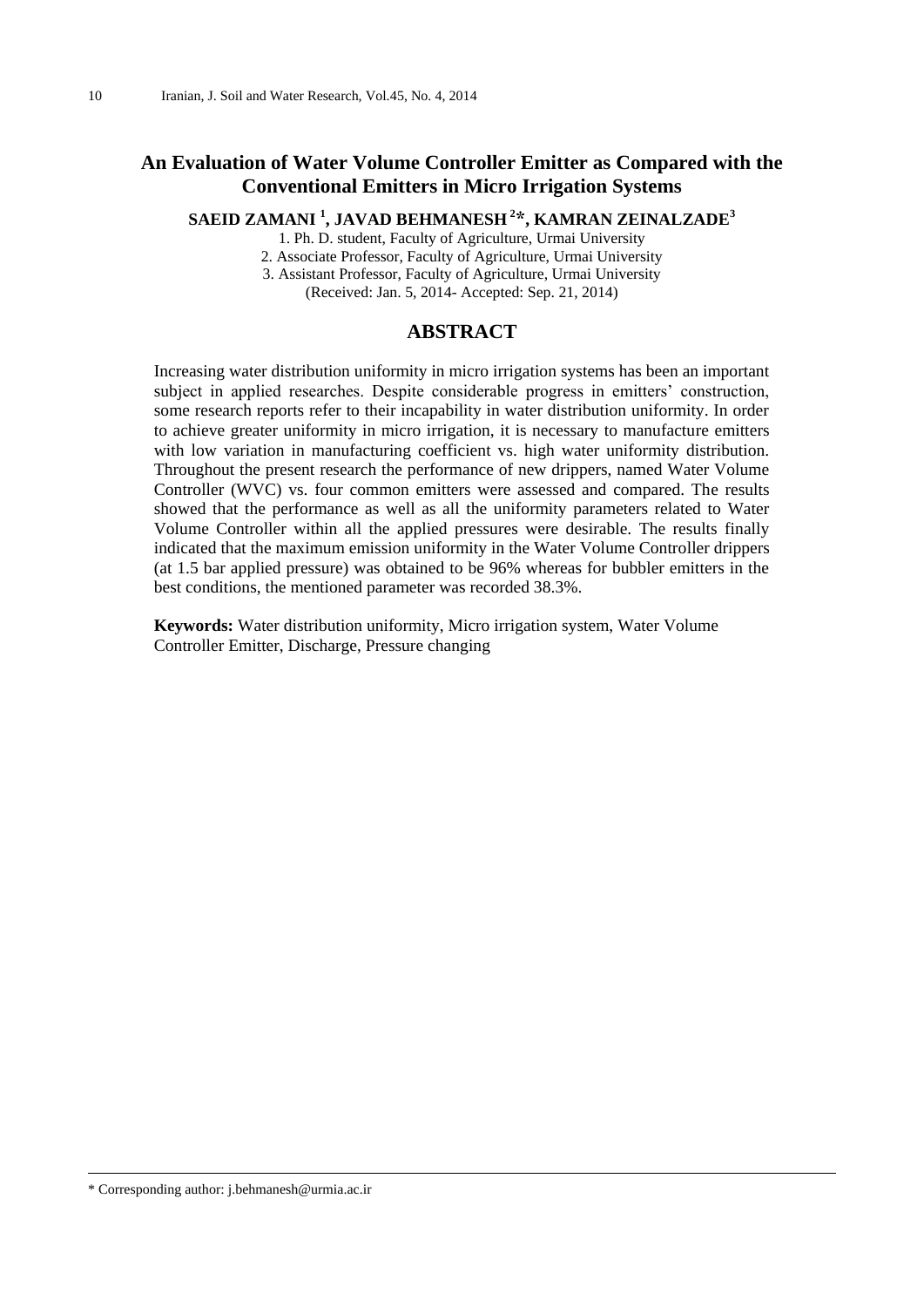## **Prediction of Specific Surface area and Cation Exchange Capacity Using Fractal Dimension of Soil Particle Size Distribution**

#### **LEILA ESMAEELNEJAD<sup>1</sup> , JAVAD SEYEDMOHAMMADI<sup>2</sup> \*, MAHMOOD SHABANPOUR<sup>3</sup> , HASAN RAMEZANPOOR<sup>4</sup>**

1, Ph.D student of soil science, Tehran University.

2. Ph.D student of soil science, Tabriz University

3. Associate professor, Faculty of Agriculture, Guilan university

4. Associate Professor, Faculty of Agriculture, Guilan university

(Received: Feb. 25, 2014- Accepted: Sep. 20, 2014)

#### **ABSTRACT**

Cation exchange capacity and specific surface area are among some of the important soil characteristics the direct measurement of which is laborious, costly and time consuming. Therefore, fractal dimension of particle size distribution has been widely studied in relation with many such dynamic and static processes as transmission of water and solutes, water holding capacity, heat storage and conductivity, etc., and as a useful parameter, it has been proposed for property estimation as related to soil texture. Throughout the present research, the relationship between fractal dimensions of particle size distributions  $(D_m)$  vs. specific surface and cation exchange capacity for 40 soil samples (32 samples for finding the empirical functions and 8 for testing of the derived functions), from Gilevan region, with textures ranging from sandy to clay and different parent materials were evaluated. The obtained results showed that the value of  $D_m$  of the soil samples ranged from 2.45 to 2.99; the finer the soil texture, the larger the fractal dimension  $D_m$ . The  $D_m$ -specific surface area and  $D_m$ -cation exchange capacity relationships were described by power functions  $(R^2=0.87$  and 0.80, (significant at probability level of 0.01)), respectively. Testing of  $D_m$ -clay content,  $D_m$ -specific surface area and  $D<sub>m</sub>$ -cation exchange capacity relationships showed significant correlation (probability level of 0.01) for the measured vs. predicted data. The results indicated that  $D<sub>m</sub>$  can be used as an integrating index for estimating the specific surface area as well as cation exchange capacity of soils from particle-size distribution, useful in modelings and simulations.

**Keywords:** Soil texture, Estimation, Power functions, Gilevan.

\* Corresponding author: seyedmohammadi.javad@gmail.com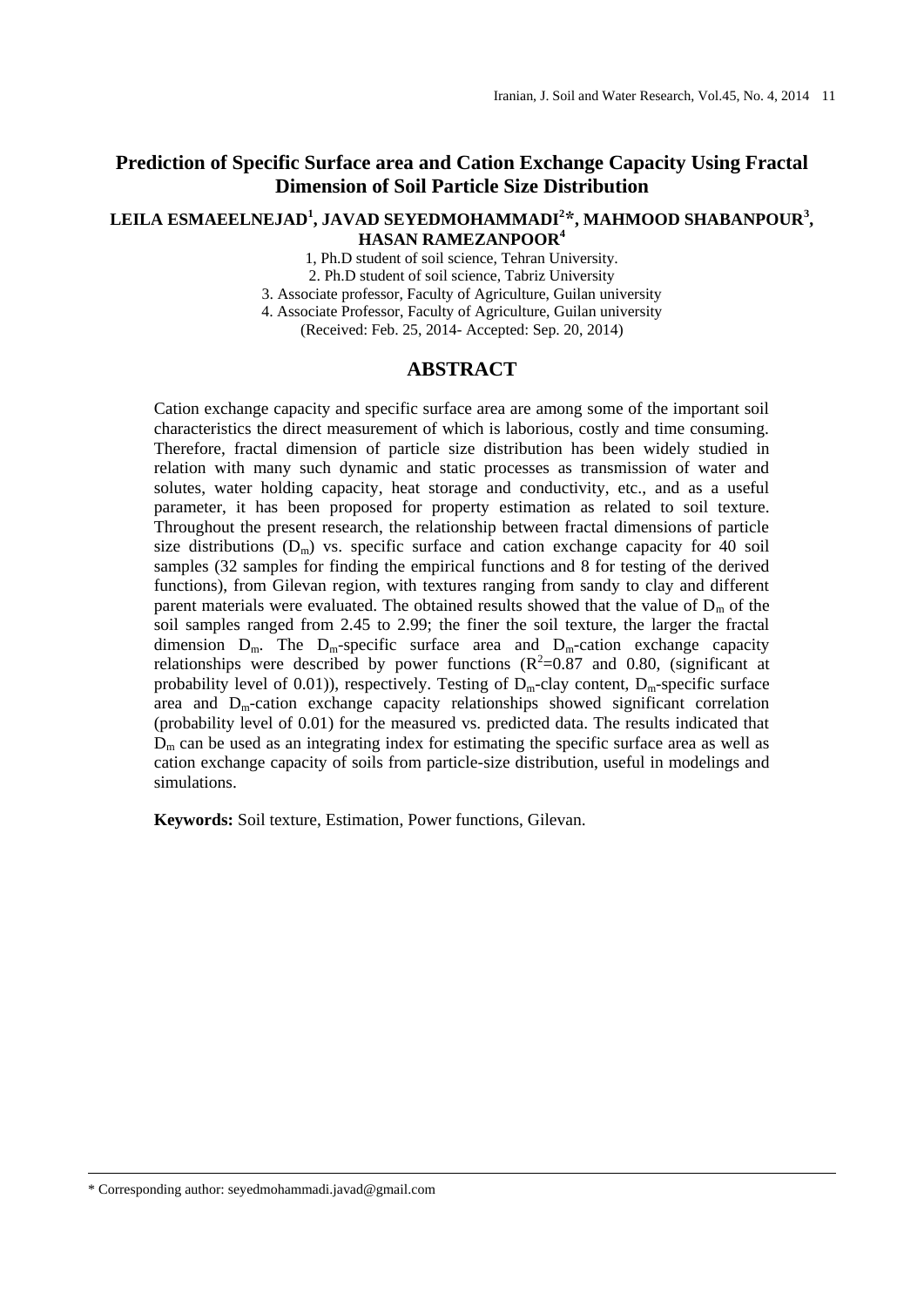## **Evaluating Point and Parametric Spectral Transfer Functions for a Prediction of Soil Water Characteristics**

#### **EBRAHIM BABAEIAN<sup>1</sup> , MEHDI HOMAEE<sup>2</sup> \* AND ALI AKBAR NOROUZI<sup>3</sup>**

1. PhD Student, Department of Soil Science, Faculty of Agriculture, Tarbiat Modares University, Tehran, Iran

2. Professor, Department of Soil Science, Faculty of Agriculture, Tarbiat Modares University, Tehran, Iran

3. Assistant Professor, Soil Conservation and Watershed Management Research Institute (SCWMRI), Tehran, Iran

(Received: May. 31, 2014- Accepted: June. 23, 2014)

### **ABSTRACT**

Direct measurement of soil hydraulic properties is usually expensive and time consuming. Several attempets have been made to establish PedoTransfer Functions (PTFs), that use readily available soil data, to provide soil hydraulic properties. The objective of the present study was to evaluate point and parametric Spectral Transfer Functions (STFs) as well as PTFs to estimate van Genuchten (vG) and Brooks-Corey (BC) parameters needed for predicting soil water characteristics' curve. The derived STFs and PTFs were further evaluated with a number of available PTFs to find out if spectral variables can effectively improve the accuracy of soil water retention predictions. Consiquently, a number of 174 soil samples were collected and used to measure the spectral reflectance curves in visible, near-infrared and shortwave-infrared range, using a handheld spectroradiometer. Some physical soil properties and soil water contents at their specific matric potentials were recorded. Using a non-linear least square optimization method, the vG and BC parameters were then calculated. Stepwise multiple linear regression statistics was employed to derive point and parametric STFs and PTFs. The results indicated that the derived point and parametric STFs and PTFs are of higher accuracy (with mean RMSR of 0.029 cm<sup>3</sup>  $\text{cm}^{-3}$ ) in predicting soil water retention than the published PTFs (with mean RMSR of  $0.100 \text{ cm}^3 \text{ cm}^{-3}$ ). Furtheremore, vG model was found to more accurately predict soil water content (mean RMSR of to 0.034 cm<sup>3</sup> cm<sup>-3</sup>) than BC model (mean RMSR of 0.041 cm<sup>3</sup> cm<sup>-3</sup>). The overall findings reveal that the derived STFs and PTFs provide almost similar results, but the STFs performance is somewhat more accurate at mid and high metric potentials.

**Keywords:** Soil spectral reflectance; Spectral transfer function; peotransfer functions

<sup>\*</sup> Corresponding author: mhomaee@modares.ac.ir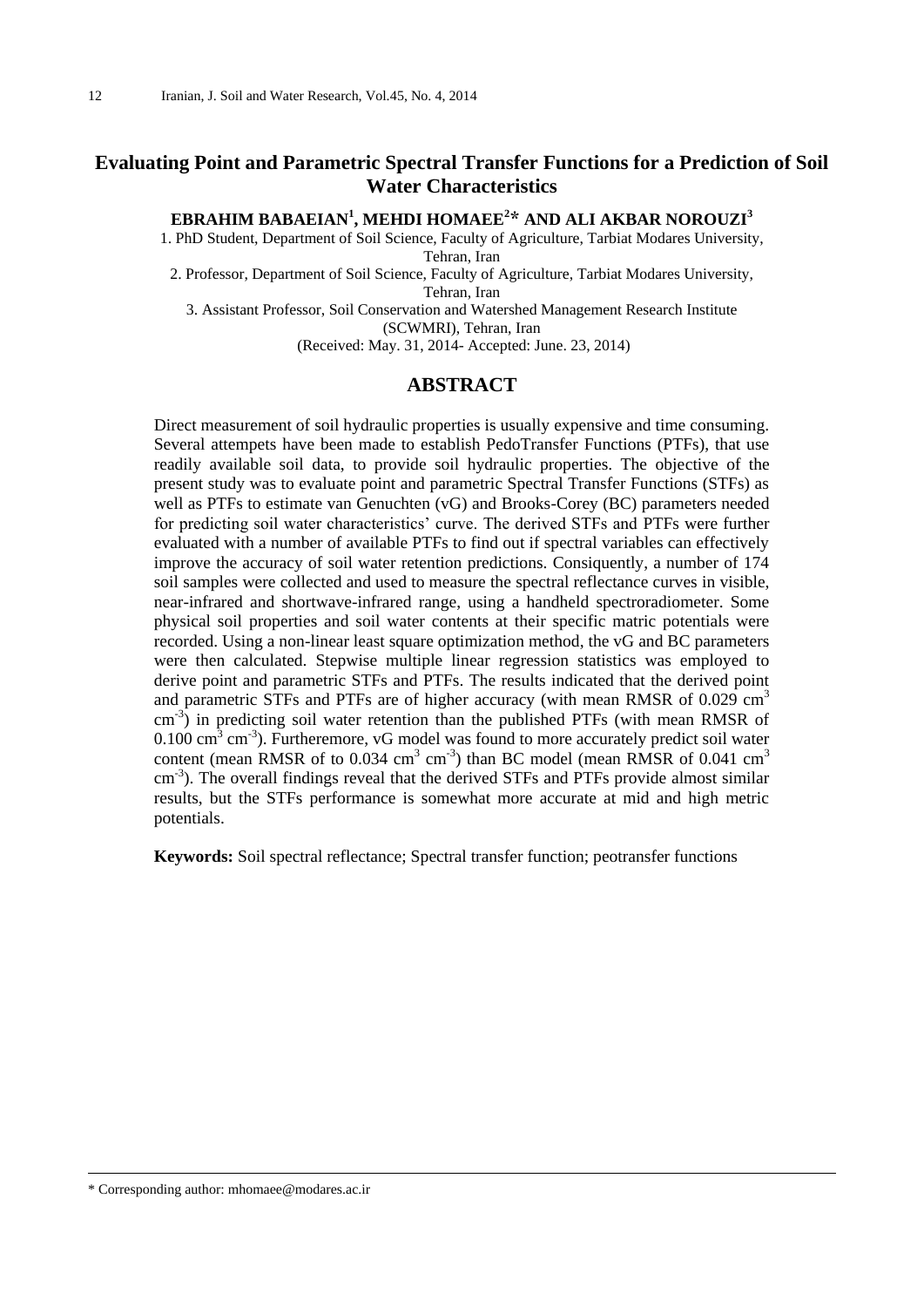### **Application of Electro-osmosis to Accelerate the Removal of Water form Fine Soils**

**MOHAMMAD NASEH<sup>1</sup> , ALI RAEESI ESTABRAGH<sup>2</sup> , MEHRDAD MOGHADAS<sup>3</sup> \***

1. Post graduate of water structures, Irrigation and Reclamation department, college of agricultural and natural resources, University of Tehran.

2. Assistant Prof, Irrigation and Reclamation department, college of agricultural and natural resources, University of Tehran.

3. Ph.D. candidate of water structures, Irrigation and Reclamation department, college of agricultural and natural resources, University of Tehran.

(Received: Dec. 14, 2013- Accepted: Sep. 21, 2014)

#### **ABSTRACT**

Nowadays, application of Electro osmosis to remove water out of the soil is one of the most efficient methods of fine soil improvement. The electric field created by electrodes placed in the soil, cause water molecules move and get extracted from the porous media. In this research, an electro-osmosis system assembled as vertical drains was applied in a laboratory scale, for treatment and improvement of fine soil. For the purpose some saturated clay samples were prepared and placed in the designed physical model and tested. The results showed that using electro osmosis to withdraw water from the soil the quantity of water will be more and the extraction done more quickly. Also an increase in the difference of voltage between cathode and anode will increase the volume of water leaving the soil. Measurement of electrical conductivity (EC) and pH length wise in the soil showed that in electro osmotic process, pH will increase around the cathode and decrease at the anode. while EC being increased at either the cathode or anode. Also it was observed that the applied voltage to the soil sample decreases from anode to the cathode. Then it is concluded that the electro osmotic method can be a suitable alternative for soil settlement instead of surcharge being applied.

**Keywords:** electrical vertical drain, rapid consolidation, soil improvement

\* Corresponding author: m.moghadas@ut.ac.ir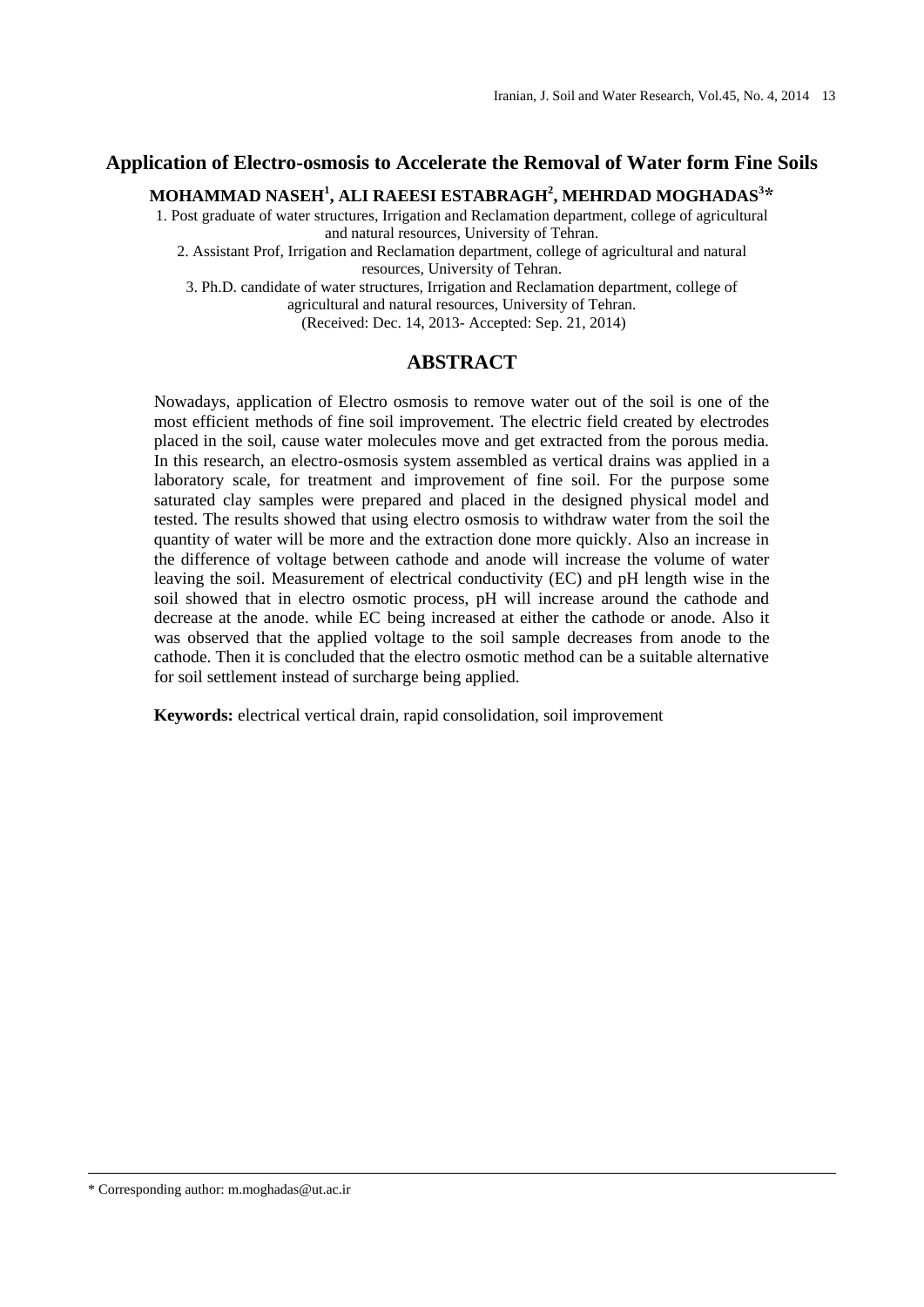## **Small Plot Soil Hydrologic Components as Affected by Application of Vinasse Organic Residue**

#### **EHSAN SHARIFI MOGHADDAM<sup>1</sup> , SEYED HAMID REZA SADEGHI <sup>2</sup> \*, ABDOLVAHED KHALEDI DARVISHAN<sup>3</sup>**

1. Former M.Sc Student of Watershed Management Engineering, College of Natural resources, Tarbiat Modares University, Noor, Mazandaran, Iran,

2. Professor (Corresponding Author), Department of Watershed Management Engineering,

College of Natural resources, Tarbiat Modares University, Noor, Mazandaran

3. Assistant professor, Department of Watershed Management Engineering, College of Natural resources, Tarbiat Modares University, Noor, Mazandaran

(Received: July. 17, 2014- Accepted: Sep. 28, 2014)

#### **ABSTRACT**

The present research was planned to assess the effect of application of two doses of 4.5 and  $81 \text{ m}^2$  of environmentally friendly industrial organic waste of Vinasse on runoff commencement time, runoff coefficient and volume, soil loss and sediment concentration within small experimental plots of 20% slope under rainfall simulation with intensities of 50 and 90 mm  $h^{-1}$  and 15 min duration on a sandy clay loam soil. The results indicated significant effects of the treatment on runoff commencement time and sediment concentration (P<0.04), runoff coefficient, runoff volume as well as soil loss (P=  $0.00$ ). Also the results revealed that the lower doses of vinasse application resulted in increasing runoff and soil loss for about 151 and 154% at 50 mmh $^{-1}$  and increasing the expressed variables for respectively about 64 and 200 % at 90 mmh<sup>-1</sup> in comparison with those recorded for control. The application of higher doses of vinasse increased runoff and soil loss rates for the respective  $\frac{79}{9}$  and  $\frac{30\%}{30}$  at 50 mmh<sup>-1</sup>, and increased runoff and soil loss rates for 60 and 58% at 90 mmh<sup>-1</sup>, respectively. In addition, the application of Vinasse increased runoff volume and soil loss in either one of the rainfall intensities. In this situation, 4.5  $1 \text{ m}^2$  of vinasse in either of the rainfall intensities and 8  $1 \text{ m}^2$  of vinasse in intensity of rainfall 90 mm  $h^{-1}$  increased sediment concentration, but 8 l m<sup>-2</sup> of vinasse in the intensity of 50 mm  $h^{-1}$  of rainfall reduced it, the effects of 8 l m<sup>-2</sup> treatment to reduce runoff, soil loss and sediment concentration were found out as more than those obtained for  $4.5 \, \text{I m}^2$  treatment. These results show that the application of vinasse amendment does not always prevent soil loss; neither does it improve soil physical properties. Higher rates of application of vinasse, together with extending the persistency period before rainfall, are therefore suggested.

**Keywords:** Rainfall Simulation, Soil Conservation, Soil Erosion, Sediment Yield